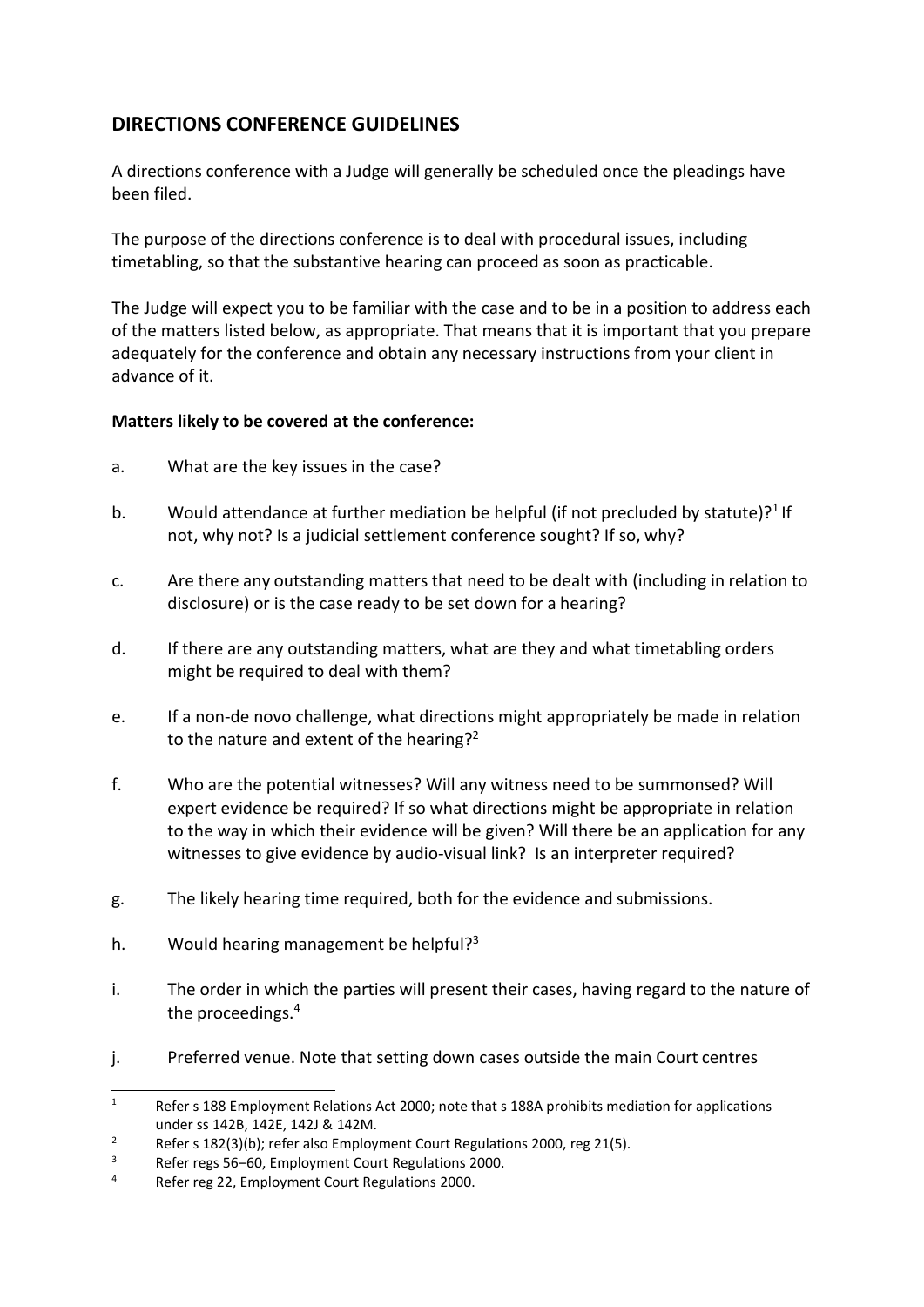(Auckland and Wellington) is dependent on courtroom availability in other Courts.

- k. Possible dates for hearing. What dates are you, your client and the proposed witnesses likely to be unavailable over the next six months?
- l. Any accessibility issues the Court should consider?
- m. Timeframes for filing and exchanging witness briefs. If a witness is to be summonsed and is not expected to provide a witness brief, the timeframe to file and serve on the other party a summary of the evidence that the party calling the summonsed witness expects the witness to give (a "will say" statement).
- n. The timeframe for filing, and the primary responsibility for preparing a bundle of documents.
- o. The timetable for filing a chronology of key events and a statement of issues.
- p. What is the appropriate costs categorisation for the case? $5<sup>5</sup>$

## **Notes:**

- Parties are encouraged to discuss matters in advance of the directions conference in an effort to identify and resolve any outstanding interlocutory issues. A Judge may decide that a conference is unnecessary if a joint memorandum dealing with the above matters is filed in advance. If so, the Registrar will advise you of the position and of any directions that the Judge has made.
- If the parties are unable to reach agreement on these matters, separate memoranda should be filed and served.
- These documents should preferably be filed 2 working days before the scheduled conference.
- The minute issued after the directions conference is the official record of the directions made. This reflects the purpose of directions conferences, which is procedural. The Judge will make his or her own notes of a directions conference and, at the Judge's discretion, may choose to augment those notes by audio recording some or all of the conference. The Judge's notes (including any audio recording) are generally not provided to parties.

You may find the following information (which can be found on the Employment Court webpage) useful when preparing for the conference:

[Employment Relations Act 2000](http://www.legislation.govt.nz/act/public/2000/0024/latest/DLM58317.html?src=qs)

[Employment Court Regulations 2000](http://www.legislation.govt.nz/regulation/public/2000/0250/latest/whole.html%20-%20DLM2034852)

<sup>5</sup> Practice Direction: Costs – Guideline Scale ["Employment Court of New Zealand Practice Directions"](https://www.employmentcourt.govt.nz/legislation-and-rules/) at No 16.